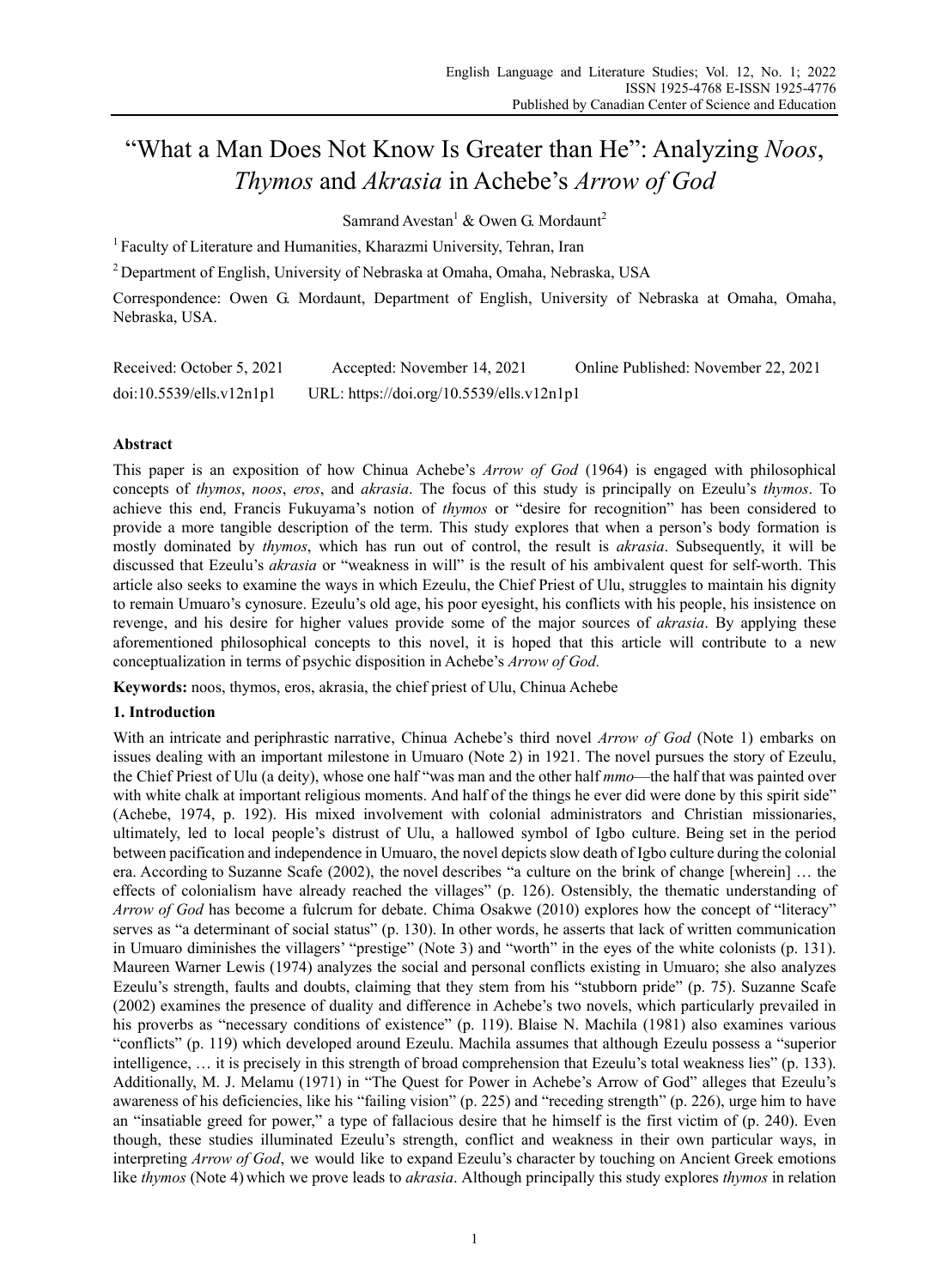with *akrasia*, other terms such as *noos* (Note 5) and *eros* (Note 6) are discussed as well.

This paper touches on Francis Fukuyama's notion of the term foregrounded in his book titled *The End of History and the Last Man* (1992). Historically, *thymos* stems from a Greek expression roughly signifying "spiritedness" (Fukuyama, 2006, p. 1163). The term is originally applied by Homer (800−700 BC) in *The Iliad* harboring emotional feelings and passions (Koziak, 1999, p. 1069). Furthermore, it is considered as "an organ of emotion, intellect, and will" in Homer (M. Darcus, 1977, p. 182). The concept of *thymos* is proposed subtly by Plato in *The Republic* (380 BC)*.* It is based on Socrates' dialogue, wherein Plato concludes that there are basically three parts to the soul: "a rational principle," "an irrational or appetitive principle" and, finally, "passion or spirit" that if not "corrupted by bad education is the natural auxiliary of reason (Jowett, 1998, pp. 124−125). More simply put, based on Fukuyama's interpretation, it is argued that "[m]uch of human behavior can be explained as a combination of the first two parts, desire and reason; desire induces men to seek things outside themselves, while reason or calculation shows them the best way to get them" (2006, p. 16). In essence, being derived half from *noos* (reason) and half from *eros* (desire), *thymos* plays a crucial role in determining an individual's behavior. Through foregrounding, Fukuyama portrays *thymos* politically and psychologically as:

[...] the desire for recognition [...] human beings seek recognition of their own worth, or of the people, things, or principles that they invest with worth. The propensity to invest the self with a certain value, and to demand recognition for that value, is what in today's popular language we would call 'self-esteem' (Note 7). The propensity to feel self-esteem arises out of the part of the soul called thymos. It is like an innate human sense of justice (p. 17).

Fukuyama broadens the concept of *thymos* and introduces *Megalothymia* or "the desire to be recognized as superior" (p. 190) and *isothymia* which refers to "the desire to be recognized as the equal of other people" (p. 182). Although Fukuyama mostly focuses on the constructing feature of *thymos*, with remarks on Susan M. Purviance (2008), we would like also to add that *thymos* "detonates" and "lead to actions that destroy civic life" (p. 4). Conceivably, the tension between groups or individuals arises when people's equal justice and rights are ignored by some other domineering group.

Socrates in *Phaedrus* (Note 8), allegorically portrays the first part of soul (*noos*) as a "charioteer" seeking "wisdom, or truth" with his team of two winged horses: "the well-behaved white horse [*thymos*]" signifies "the love of honor and propriety" and "the violent black horse [*eros*] … represents the simple need to have one's way" (Ferrari, 1992, p. 264). Unlike *thymos* that is revealed and easily distinguished, according to Shirley Darcus Sullivan and Richard D. Sullivan (1990), *noos* "may not be easily grasped by others" (p. 183). *Noos* is "the reasoning or calculating part" (Fukuyama, 2006, p. 164) of soul that leads individual to have a clear vision of the past, present and future situation.

Aligned with Fukuyama's study, *thymos* is the source of "noble virtues" (Note 9) (p. 117) which all scientists call "values" (p. 213) and is considered as a positive and determinant factor for establishing a dynamic and just society. Nonetheless, *thymos* has also a negative state or "dark side" (p. 181) which may drive the person towards a **"**form of passionate and stubborn pride**"** (p. 185). Accordingly, in this study we refer to the projection of self-assertive values and selfishness as *akrasia* as illuminated in Ezeulu's body formation. Taking Fukuyama's study into account, it is stated that when an individual acts based on his *thymos* and not *noos*, the result is *akrasia*.

**Akrasia** is also a Greek term that has been translated as "lack of self-control" (Destrée, 2007, p. 139), "weakness of will" (Holton, 1999, p. 241), "incontinence" (McConnell, 1975, p. 635), "moral weakness" (Henry, 2002, p. 255), and "weakness of character" (Rorty, 1970, p. 50). An akratic person experiences passions that are at variance with his rational principle. In other words, he makes decisions mostly based on his feelings rather than his reason. Amelie Rorty's (1970) infers that according to Aristotle, "the man suffering from *akrasia* is overcome by passion so that he cannot use, but only mouths, his better judgment" (p. 50). He adds that "The man who suffers from *akrasia* only appears to know, or mistakenly thinks that he knows, but obviously cannot actually fully realize or understand what is to his interest" (p. 50). Influenced by Plato's tripartite division of soul, Aristotle argues that "*akrasia* implies a conflict between two parts of the soul, a rational part and an irrational one, the weakness of the rational part being unable to dominate the irrational one" (Gourinat, 2007, p. 217).

In this paper, the aim is to show that Ezeulu's calculations are not correct and his thymotic passions are the major factors driving him towards *akrasia*. Although *thymos*, if well-developed, can work as a propeller and force for action to defend dignity. This study proves that *thymos* is leading Ezeulu to make incorrect decisions and foretelling resulting in *akrasia* or weakness in making judgment.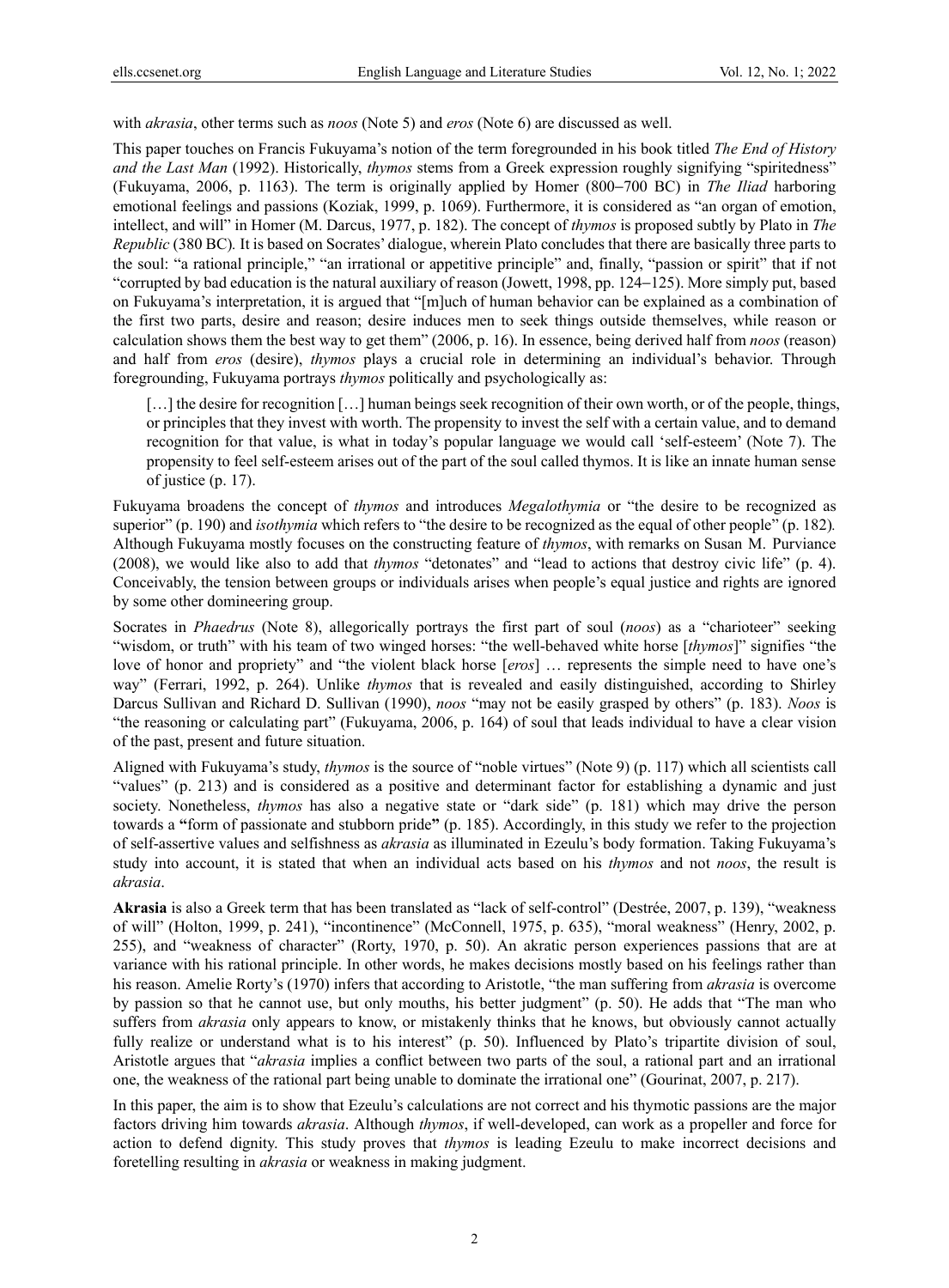### **2. Discussion**

Craving for recognition*,* Ezeulu desires to be seen equal to Ulu, a deity who is allegedly a source of spiritual power for the villagers. Likewise, the colonial administrators deployed by the British colonial administration make effort to embody its own ideology and domination in Umuaro, in the course of time. In consonance with Fukuyama's interpretation, it has been illuminated that Ezeulu' and the white colonizers' share a similar desire for recognition. What they are pursuing can be deducted from Fukuyama's words as their "desire for religious mastery— that is, the recognition of one's own gods and idols by other peoples" (2006, p. 259). In addition to this, Emmanuel Obiechina (1975) points out that "collective security" (p. 235) is viewed as prominent longings for Ezeulu and people of his ilk. To achieve this end, they have been worshiping different deities, like Idemili, Ogwugwu and Eru and Udo (Note 10), who could both safeguard them, and also move in parallels with their desires. The weakest among them, Ulu, has been chosen and authorized as a "protector" (Achebe, 1974, p. 27) to balance the power among gods. It is alleged that the priesthood of Ulu is offered to the weakest village of Umuaro to keep the balance and ensure that none of the villages overpower the others.

Clearly, Ezeulu's ambivalent behavior and action stem from his desire to play a crucial role in Umuaro and to impose his will upon the villagers. Likewise, Anthonia C. Kalu (1994) argues that "the nature of Ulu makes it necessary for him to be concerned with Umuaro's safety and to play an important philosophical role in the socio-political welfare of the people" (p. 56). Ezeulu is well aware that "the priests of Idemili and Ogwugwu and Eru and Udo" (Achebe, 1974, p. 40) are not satisfied with their marginalized role. He knows that sooner or later one of these deities will challenge Ulu, and, in particular, he himself, as the Chief Priest. Cautiously, he is evaluating "the immensity of his power over the year and the crops and, therefore, over the people" and he is doubtful whether his influence is "real" (p. 3). Albeit Ezeulu is alleged to possess high moral standards and superiority in pursuit of higher ranks, weak spots are vivid in his personality and behaviors. The novel begins by referring to Ezeulu's poor eyesight and his weakness in distinguishing the appearance of the new moon. Yet, owning to his megalomaniac stubbornness:

Ezeulu did not like to think that his sight was no longer as good as it used to be and that someday he would have to rely on someone else's eyes as his grandfather had done when his sight failed. Of course, he had lived to such a great age that his blindness became like an ornament on him. If Ezeulu lived to be so old he too would accept such a loss. But for the present he was as good as any young man, or better because young men were no longer what they used to be. There was one game Ezeulu never tired of playing on them. Whenever they shook hands with him, he tensed his arm and put all his power into the grip, and being unprepared for it they winced and recoiled with pain (pp. 1−2).

Seemingly, his poor eyesight foreshadows the loss of his influence among indigenous people, as the chief priest of Ulu must have astute eyes to have the priority of seeing the new moon before anyone else does. As long as Ezeulu's eyesight gets poorer and his vision from reality gets dimmer, he has to take refuge to dreams and prophets. Similarly, M. J. Melanu (1971) states:

Ezeulu seems to believe that his judgements only are the right ones, and this leads him into a serious error of judgement when he seeks to elevate himself to a level of equality with Ulu so that in the end he loses sight of the dichotomy that ought to exist between god and man (p. 235).

Apparently, in Ezeulu's case, *thymos* or desire for recognition and honor has the upper hand; that is to say, that his *noos* will be subjugated to his thymotic desire for wining admiration. Relying on Shirley Darcus Sullivan's interpretation of Mimnermus's poem, the Greek elegiac poet (630−600 BC), the effect of old age may harm *noos* (inner vision) and eyesight (outward vision). That means as people grow older, both their *noos* and eyesight hurts. Similarly, she contends that "*noos* may be the source of inner vision just as eyes are the source of outer vision. Old age damages man's ability to perceive situations and their significance, just as his external sight begins to dim" (2010, p. 9) (Note 11). A person who loses his vision becomes "worthless," a foible which is not easily accepted by Ezeulu who passionately tends to keep his "self-worth" (Note 12) (Fukuyama, 2006, p. 19). Ezeulu's self-esteem is greatly affected by a genuine struggle between him, "his own rival tribe, the British administrators, and Christian missionaries" (Mordaunt, 1989, p. 154). Further, the point needs stressing that in an honor-seeking person like Ezeulu, the appetitive drive (*eros*) does not play a crucial role in his personality. He is not following anything that is mostly organized around his animal-like desires, which are considered to be morally base. Also, Ezeulu's favorite son, Obika, is a good example of a *thymotic* man or "the man of anger" (Fukuyama, 2006, p. 80). He possesses a type of "manly voice" (Achebe, 1974, p. 7) and he is "one of the handsomest young men in Umuaro and all the surrounding districts" attributing him to have been lived with the "riverain folk whom the Igbo called Olu" (p. 10). Nevertheless, it has been said that that "two things spoilt Obika. He drank palm wine to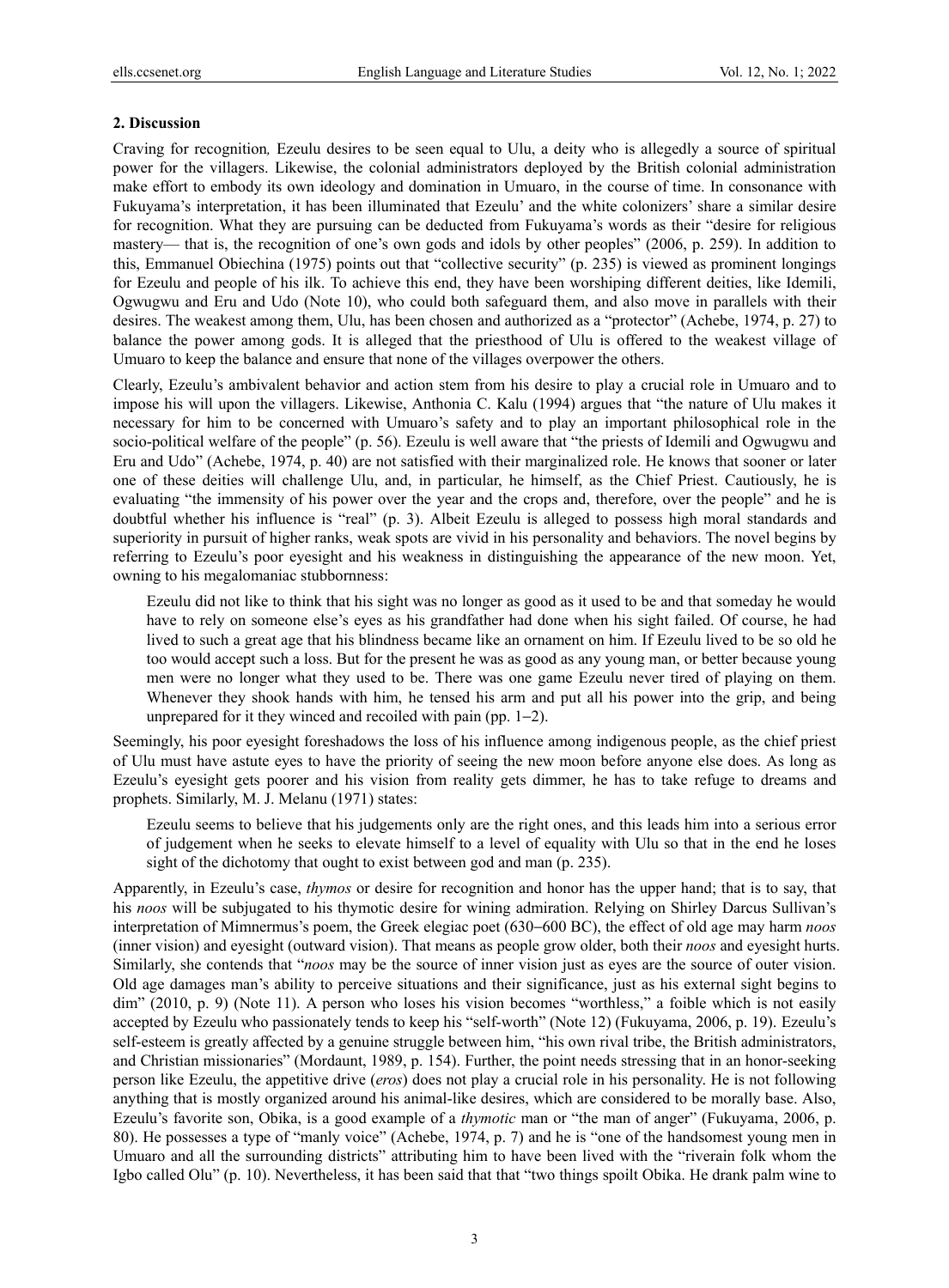excess, and he was given to sudden and fiery anger. And being as strong as rock, he was always inflicting injury on others" (p. 10). On this account, it can be deduced that a fiery man is not very likable in Umuaro. While, in practice, Ezeulu praises his son's courage and fearlessness, sometimes he advises him to be "coward" (p. 11). Put in another language, he tells his son to use his *noos* or inner vision. He cites that: "[w]e often stand in the compound of a coward to point at the ruins where a brave man used to live. The man who has never submitted to anything will soon submit to the burial mat" (p. 11). He foretells that a wise man must control his *thymos* and let his *noos* rule him. Having said that, in reality, "Ezeulu would rather have a sharp boy who broke utensils in his haste than a slow and careful snail" (p. 11). Ezeulu knows that if the domination of *thymos* outweighs *noos,* it may endanger an individual's life; at heart, he praises the *thymotic* man.

For Socrates, based on Jonathan Lear's notion, there is merely "one stable, harmonious and happy personality-formation" which is possessed by a "just" individual. In such an individual reason has dominance, "it lets spirit feed on what is truly honorable; and allows the appetites to be gratified only in healthy ways. All other personality-formations are unstable and disharmonious to some degree: one should expect division and strife among the parts" (2006, p. 458). Considering that, Ezeulu is an ideal candidate for a thymotic man whose personality formation is controlled by his *thymos*-not *noos*. Like Thrasymachus, Ezeulu is a "spirited, honor-loving personality" whose soul is "[...] organized around thymos." In other words, it is thymos that influences his notion of "justice" and urges him to see himself as a person who owns certain rights and dignity that surely must be defended. Such thymotic person creates criteria based on which justice is defined. Hence, in such a personality-organization, *noos* is subjugated to *thymos*, and is "unstable." It can be added that, although, like Thrasymachus, Ezeulu's reason is "crippled and distorted by *thumos*, there is some aspect of it which aspires to truth" (p. 458). There are striking similarities in the desires of Ezeulu and thymotic man but then there are still areas in which Ezeulu might be said to have bent towards using his mind and better judgment.

By the same token, when a murderous war between Umuaro and Okperi breaks out on a disputed plot of land, the *thymos* of both sides was instigated. *Thymos* pertains to defending one's honor, dignity, and sense of justice, which the people of both sides deem righteous. Drawing on contemporary theorists, Barbara Koziak foregrounds that *thymos* is "expressed as anger against violations of one's honor" (1999, p. 1081). For this reason, on the day the war broke out "Umuaro killed two men of Okperi … the fighting grew fierce. Umuaro killed four men and Okperi replied with three" (Achebe, 1974, p. 28). The war proceeded to imperil the security of all sides, that is to thoroughly reave the insouciant security which villagers had ideated long ago. In actuality, the war is at loggerheads with Ulu's desire, and Ezeulu realizes that his deity is not influential enough to extinguish the war. Afterwards, "the white man, Wintabota, brought soldiers to Umuaro and stopped it… He gathered all the guns in Umuaro and asked the soldiers to break them in the face of all …." (p. 28). Unexpectedly, while the white man looks for the verdicts to discern the causes of the war, Ezeulu witnesses that Okperi is the real owner of the land. In response, Winterbottom "called Ezeulu the only witness of truth" (p. 3). Although some parts of Ezeulu's soul seeks for truth, and his *noos* struggles to rule over his *thymotic* passions in the long term, his *thymos* overpowers other parts of soul, like *noos* and *eros*. The domination of his *thymotic* passions drives Ezeulu towards *akrasia*. More pointedly, his *akrasia* is increased when he is flattered by the white man who had called him the most honest person. Warner Lewis put it pointedly: "he sees the white man as his "ally" against Umuaro and, in a possible interpretation, transfers his own assessment onto a spiritual plane, thus thinking in terms of 'alliance' between Ulu and the Christian religion" (p. 77). What Ezeulu preaches contradicts what in reality he pursues. On the one hand, he teases that "the man who brings ant-infested faggots into his hut should not grumble when lizards begin to pay him a visit" (p. 132). However, ironically, he himself, whether consciously or unintentionally, is a major catalyst in establishing the dominance of the white men. Apparently, Ezeulu's decision to tell the truth can be viewed as a gesture of goodwill to end the war for the benefit of the Okperi people whom Ezeulu believes to be the first and true owner of the land; nonetheless, his decision, similar to Edward Said's comment, provides cogent reasons for the white foreigners to establish "the world of imperialist polemic in which, the native is naturally a delinquent, the white man a stern but moral parent and judge" (1994, p. 148). Subsequently, the white man "sat in judgment over Umuaro and Okperi and gave the disputed land to Okperi" (Achebe, 1974, p. 29). As such, according to Alastair Pennycook, it was a short step to see "colonized people as children and the colonizers as adults" (1998, p. 60).

Confident enough to show power to the natives, the colonizer struggles to foreground his superiority and *megalothymia* via utilizing martial equipment. Likewise, he boasts to possess a type of heavenly capabilities with mechanical apparatus in his service, since it is considered by the villagers that "the white man has a gun, a matchet, a bow and carries fire in his mouth" and "does not fight with one weapon alone" (Achebe, 1974, p. 85). As a result, indigenous people, both from Okperi and Umuaro, gradually acquiesced to the coercive judgment, as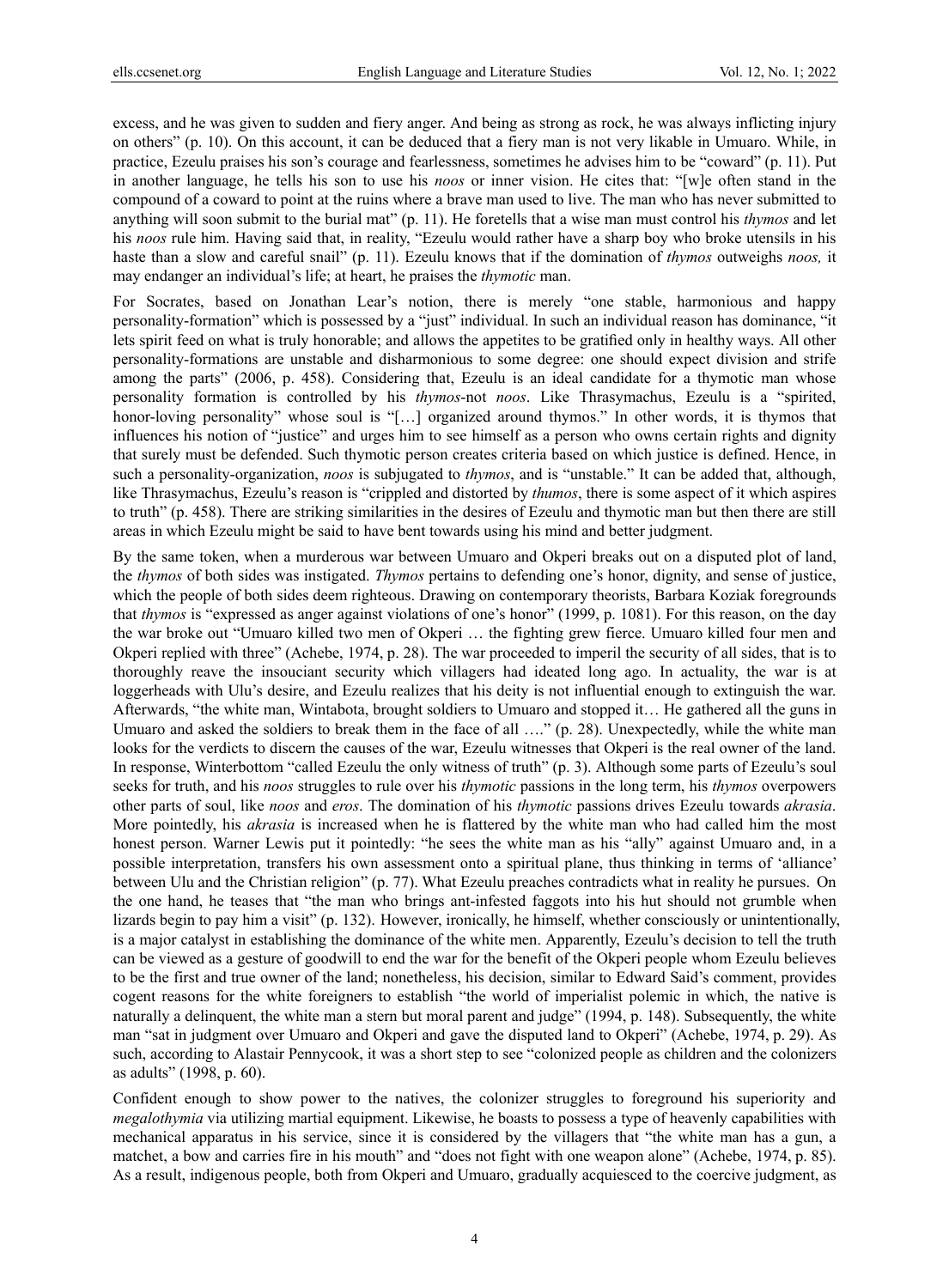the judge (the colonizer) has sufficient power to fixate security. Considering their presence and objective, with reference to Fukuyama's remark on the colonizers' "quest for glory," it can be deduced that "the logic of recognition ultimately led to the desire to be universally recognized, that is, to imperialism" (2006, p. 182). Conspicuously, the similarities between the white man and Ezeulu are brought to light as both of them are enthusiastically penchant for ruling and raising their profiles. Ostensibly, however, Ezeulu's *akrasia* results in not seeing the true intention of the white colonists. Accordingly, his desire for *thymos* and presenting his worth to the white man opens a wide rift between him as the quintessential symbol of Igbo culture and his own people. Although Ezeulu does not face death, thematically he shares common features with tragic heroes (Note 13). Indeed, out of ignorance, he makes a chain of mistakes and errors that are "neither pitiful nor terrible." In Poetics, Aristotle mentions that tragic character "… is not eminently good and just, yet whose misfortune is brought about not by vice or depravity, but by some error or frailty" (Butcher, 1907, p. 45). Likewise, Ezeulu's megalomania and stubbornness are regarded as major flaws compelling him to precipitate his abandoning. In case these changes would threaten his position and status, Ezeulu is very skeptical of the changes happening in the surroundings. His *thymos* propels him to preserve his status as the Chief Priest of Ulu at any cost and not losing it after eighteen years. Egotistically, being deposed from his status is "painful" and being "away" from Ulu he feels "a little like a child whose stern parent had gone on a journey" (Achebe, 1974, p. 160). By losing Ulu, he loses his source of power and dignity. To keep his authority, based on David Carroll's comments, "Ezeulu is constantly tempted to mingle his own wishes with those of the god and then assert his authority over the six villages by means of Ulu's oracular power" (1990, p. 89).

Pursuing his life through reading the book, conspicuously, Ezeulu reveals extreme duality in his bearings and dispositions. Based on Bill Ashcroft et al., this complex mix of "attraction and repulsion" between Ezeulu and the colonizers is ambivalent "because the colonized subject is never simply and completely opposed to the colonizer" (2007, p. 10). Ezeulu's *akrasia* has its roots in his ambivalent tendency towards the white colonizers. When the white colonizers enter Umuaro, it is anticipated that as the Chief Priest of Ulu, Ezeulu acts as a fierce counterforce to a foreign dominance. On the contrary, his lack of *noos,* tinged with hubris and some whims of ignorance, leads to *akrasia*. His moral weakness in judgment paves the way for the colonizers to fix their position and diffuse their ideology. An example of an *akratic* belief stems from this saying that "the world is like a Mask dancing. If you want to see it well, you do not stand in the same place" (Achebe, 1974, p. 46). Likewise, in this matter, Machila (1981) argues:

But it is precisely in this strength of broad comprehension that Ezeulu's total weakness lies. In his belief that the mask of the world can actually be seen in its entirety, he forgets that some phases of reality can never be known because of the limited capabilities of man. The ignorance of this fact, as well as the consequence of that ignorance, is inevitable in one form or another (p. 133).

In addition to his distracted inner equilibrium, Ezeulu believes that he is the only one who knows the truth. He is unaware that he may not be on the right side, so that he neglects complains and criticisms. Moreover, Ogbuefi Akuebue, Ezeulu's intimate friend, had warned him before that:

"it is the pride of Umuaro […] that we never see one party as right and the other wrong. […] in all great compounds there must be people of all minds—some good, some bad, some fearless and some cowardly; those who bring in wealth and those who scatter it, those who give good advice and those who only speak the words of palm wine." (Achebe, 1974, p. 100).

In Umuaro, the *thymos* of each group must be respected. *Thymos* is a desire for recognition evident in each person, more or less an emotion that Ezeulu overlook. *Thymos* "is like an innate human sense of justice. People believe that they have a certain worth, and when other people treat them as though they are worth less than that, they experience the emotion of anger" (Fukuyama, 2006, p. 17). Ezeulu is furious with the backbiting and gossips of his neighbors and fellow folks; he believes that Nwaka, the priest of Idemili, is responsible for all these verbal attacks. His frequent vision and phobia center on Umuaro villagers abandoning Ulu. Abandoning him as the Chief Priest of Ulu spurs him to think self-assertively of taking revenge on his people. And "anyone who dared to say "no" to him was an enemy. He forgot the saying of the elders: that if a man sought for a companion who acted entirely like himself, he would live in solitude" (Achebe, 1974, p. 92). Disregarding what is basically reasonable, he considers the other people's opposition as blasphemy and disrespect in a way that "every time he prayed for Umuaro bitterness rose into his mouth, a great smouldering anger for the division which had come to the six villages and which his enemies tried to lay on his head" (p. 6). Aristotle in *The Politics* holds that "to be ill-treated makes men follow their passions rather than their reason …." (Sinclair & Saunders, 1981, p. 341). In parallel, to defend his "recognition and dignity" (Fukuyama, 2006, p. 201), Ezeulu follows his *thymos*. In line with Fukuyama's study, Ezeulu is not following worldly comfort but "a desire for a desire", in other words, "a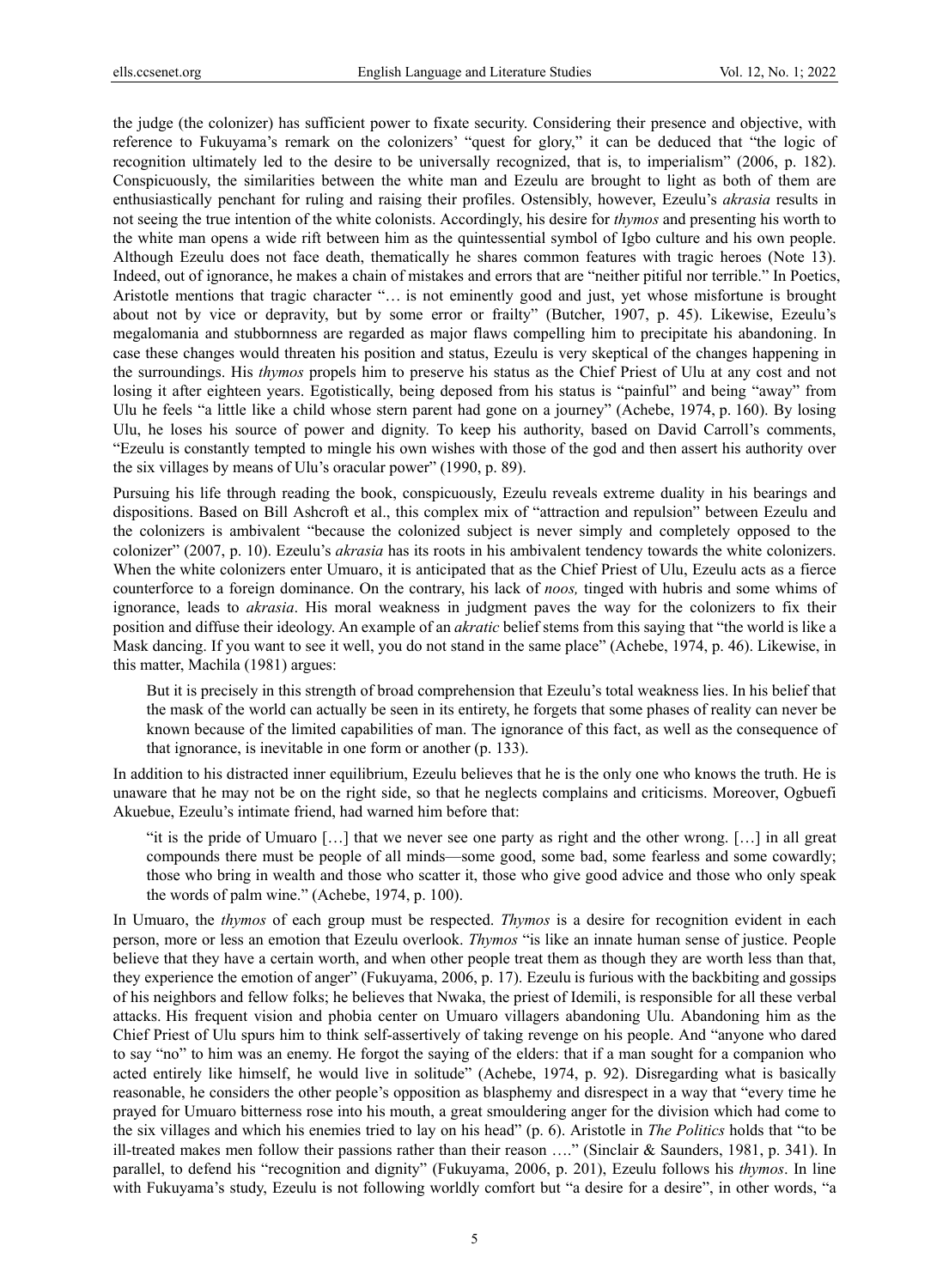desire that that person who evaluated us too low should change his opinion and recognize us according to our own estimate of our worth" (p. 165). Nonetheless, Ezeulu's decision to retaliate and teach a lesson to his people forces him to turn to another *akrasia*.

In effect Ezeulu's second *akrasia* results in his attempt to realize the white colonizers' source of power. *Akrastically* Ezeulu believes that the white man's source of power derives largely from his ability to write with the left hand:

I saw a young white man who was able to write his book with the left hand; he could shout in my face; he could do what he liked. Why? Because he could write with his left hand. […] I want you to learn and master this man's knowledge so much that if you are suddenly woken up from sleep and asked what it is you will reply. You must learn it until you can write it with your left hand (Achebe, 1974, p. 189).

Ezeulu strives to maintain balance between the traditional customs and the new phenomena. Discernibly, as the first man in Umuaro, he consigns one of his own sons, Oduche, to work as a servant for the colonizers. From the British standpoint, this is partly an execution of colonial power. Regarding this matter, Carroll reveals that "Oduche's presence among the missionaries is prompted by his father's need for power …." (1990, p. 105). Notwithstanding, Ezeulu conceals his real intention by citing that: "I want one of my sons to join these people [outsiders] and be my eye there" (Achebe, 1974, p. 45). He hides his *noos* or inner vision from people. He tries to keep up with the changes, but the irony is that his *noos* is not improving in line with pace of the society at large. His *thymos* tantalizes him to have more power and influence; but even so his *noos* is unable to predict the future of many events especially of his son. Sometimes the *thymos* obscures the *noos*. In other words, emotional feelings are in contrast with intellectual senses.

Ezeulu's conflict is that the white man's religion may spur people to break Igbo's taboos and violate traditional customs. Even he is warning that the strangers' religion is like "a leper. Allow him a handshake and he wants to embrace" (p. 43). However, having discovered that his son has proselytized, neither did Ezeulu proscribe him nor bring him back home. In a downbeat assessment, conservatively, he ponders that if the prophesies of the many oracles are construed and the white men dominate the land in his control "in such a case it would be wise to have a man of your family in his band" (p. 42). His obscure dispositions towards the exotic religion and culture are mixed with a compromising of hatred and inclination. The relationship between Ezeulu and white man can be described in Homi Bhabha's wording as "ambivalent" because it appears that "the colonized subject is never simply and completely opposed to the colonizer" (Ashcroft et al., 2007, p. 10). Ambiguities in Ezeulu's behaviors can be compared to his inclination towards the white colonizers and his symbolic abandonment of the ancestors' customs. To them, a Chief Priest like him should not have sent his son to the service of the white men whom he feigns to oppose. Hence, by exposing Oduche—who is young and naïve—to the white man's ideology, and more particularly his language, Ezeulu acts based on his *thymos* rather than his *noos*. Ignoring villagers' impugning, he consciously ponders that there must be benefits in taking on the white men's ways, more specifically, their wisdom. Thus, in a prospective decision, he prompts his son to seize some of white man's prominent features:

At first, he had thought that since the white man had come with great power and conquest it was necessary that some people should learn the ways of his deity. That was why he had agreed to send his son, Oduche, to learn the new ritual. He also wanted him to learn the white man's wisdom, for Ezeulu knew from what he saw of Wintabota and the stories he heard about his people that the white man was very wise (Achebe, 1974, p. 42)

However, Ezeulu cannot predict that his son will act against him and his culture. With the aim of expanding the colonizers' religion, Mr. Goodcountry admonishes the convertors against Igbo customs and refers to them as "bad customs." He asserts that:

If we are Christians, we must be ready to die for the faith … you must be ready to kill the python as the people of the rivers killed the iguana. You address the python as Father. It is nothing but a snake, the snake that deceived our first mother, Eve. If you are afraid to kill it do not count yourself a Christian (p. 47).

As a sign of refusal to the ancestral culture, Oduche imprisons the royal python, belonging to Idemili, a blasphemy that causes a disturbance among villagers. Not only does Ezeulu turn a blind eye to Oduche's proselytizing, but, also, he goes further to ironically censure those who have suffered from the white men's grievance. Put it in another illustration, when Obika, his favorite son, is whipped by one of the colonizers' agents (Mr. Wright), Ezeulu admonished him rather than lends an ear impartially to his plaint. Having heard Obika's complaints, he asserts that from what he knows Obika "is likely to have struck the first blow, especially as he was drunk when he left home" (p. 88). Thereby, Ezeulu's penchant for power drives him to scapegoat his closest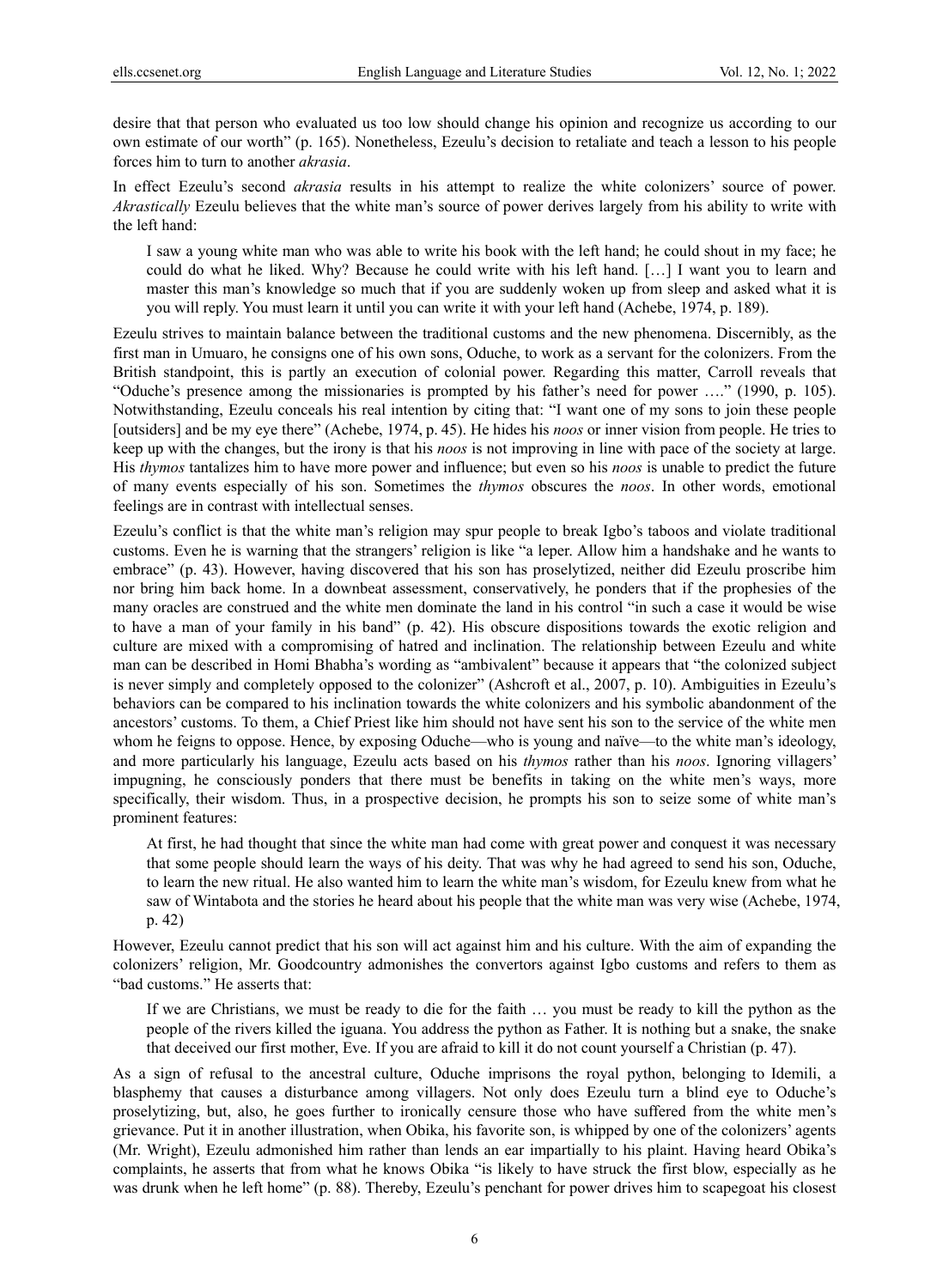ring of devotees. Thus, as Melamu affirms, "he scatters the people apart—not only the members of his family, but also the society at large" (1971, p. 234). Although Ezeulu is a *thymotic* man, according to D. Ibe Nwoga there is no doubt about his "greatness, his uprightness, his fearlessness, and above all his steadfast adherence to the dictates of religious conscience," he does not have voice of all with himself and in many ways in Umuaro, Ezeulu is not "a likable man" (1981, p. 27). Precariously, his internal need for power and supremacy urged him to gamble on truth by denying it, which in fact alienated villagers with Igbo culture and also Ulu, whose domain of influence was going to shrink away gradually. Overwhelmed by *thymos*, he neglects the slow dominance of the white man's presence. Too close are the church tolls, he sometimes gets distracted while preparing for the religious rites:

The place where the Christians built their place of worship was not far from Ezeulu's compound. As he sat in his obi thinking of the Festival of the Pumpkin Leaves, he heard their bell: GOME, GOME, GOME, GOME, GOME. His mind turned from the festival to the new religion. He was not sure what to make of it (Achebe, 1974, p. 42).

He is unaware that his vulnerable Ulu is losing his influence mostly in light of his *akrasia* and the colonists' dominance. Ezeulu does not know that his desire for recognition blinds his inner vision or *noos* to the truth that his people are not his true enemy.

By denying the truth of observing the new moon, Ezeulu's final *akrasia* happens which has dire consequences. His gamble to take revenge on his people coincides with colonizers' intention to choose an "indirect rule based on native institutions" (Achebe, 1974, p. 56). No candidate can be more qualified than a spiritual chief like Ezeulu in a traditional and patriarchal community. In fact, "[t]his was what the British administration was doing among the Ibos, making a dozen mushroom kings grow where there was none before" (p. 58). The imperial colonizers in pursuit of dominance and recognition strive to justify "moral ambiguities of *thymos*" (Fukuyama, 2006, p. 183). Therefore, to achieve this end, they are "trying to make use of its positive aspects and seeking a way to neutralize its dark side" (p. 183). Likewise, by posing Ezeulu as the indirect rule, virtually, colonizers' problem with just political order is solved. They try to maintain a balance between their own *thymos* and the village's desire for peace and security. Thus, Ezeulu is a prominent candidate whose words get attention, and he is alleged to possess *noos*. Still and all, Ezeulu's personality is organized mostly around *thymos*. He more and more thinks of maintaining his own "worth and dignity" (p. 193) rather than the villagers' true needs. He tries to impress his clan and devotees with the power of witchcraft and thinks that the white colonists respect him and appreciate his *thymos*. Therefore, when Captain Winterbottom deploys a messenger to present Ezeulu to him, Ezeulu refuses to go with him. He justifies his denial by saying that the priest of Ulu doesn't depart from his *obi* (compound) and urges that if any visit is required, it must be done in his place. His *meglothymic* passions are with him even when two men are coming to arrest him. He admonishes them that they have indeed "walked into the mouth of a leopard" (Achebe, 1974, p. 158).

Based on Fukuyama's comment, Ezeulu believes that what he deserves most is "respect" since he possesses specific "value or dignity" (2006, p. 152). Ironically, contrary to what he said, Ezeulu himself sets out for Okperi, to the location of Winterbottom. Without referring to his *noos* and his ability to distinguish the situation, unwittingly, Ezeulu refuses the offered position by the white man. According to Machila (1981) "Ezeulu's refusal to come running for a chieftainship from Winterbottom precipitates the crisis that culminates in Umuaro people's desertion of their god Ulu for the god of the Christians" (p. 126). He believes that his refusal to the given position elevates his "prestige and dignity" (Fukuyama, 2006, p. 96). However, in practice, the white man imprisons him in Okperi which in its turn this incident causes a delay in declaring the new moon festival.

In confinement, idiosyncratically, Ezeulu does not review his *noos*, rather his thymos rules in him which leads him to *akrasia*. He believes that "his quarrel with the white man was insignificant beside the matter he must settle with his own people" (Achebe, 1974, p. 160). Ezeulu does not understand that his true enemy is the presence and domination of the white colonists entrenching their religion. *Akrastically*, he uses his detention as a propitious pretext to "to hit Umuaro at its most vulnerable point—the Feast of the New Yam" (p. 202). Indeed, the given festival is considered as the last remaining linkage between Ulu and the villagers; since Ulu, a deity of dawn and also fertility must send his blessings via his Chief Priest to his worshipers. Discovering this bond, Ezeulu sees this skein of connection as the villagers' Achilles heel to be used. Contrary to all expectations, his refusal to make an announcement after being released from incarceration causes Umuaro's crop to rot away in the ground as "his greatest pleasure came from the thought of his revenge" (p. 160). As a result of Ezeulu's obstinacy, a severe famine sweeps through Umuaro, leading to impoverishment and even the death of his own favorite son, Obika. Meanwhile, John Jaja Goodcountry, a religious missionary, considers this calamity in Umuaro as "an opportunity for fruitful intervention" (p. 215). In contradiction to Ezeulu whose soul is mostly organized by thymotic passion, the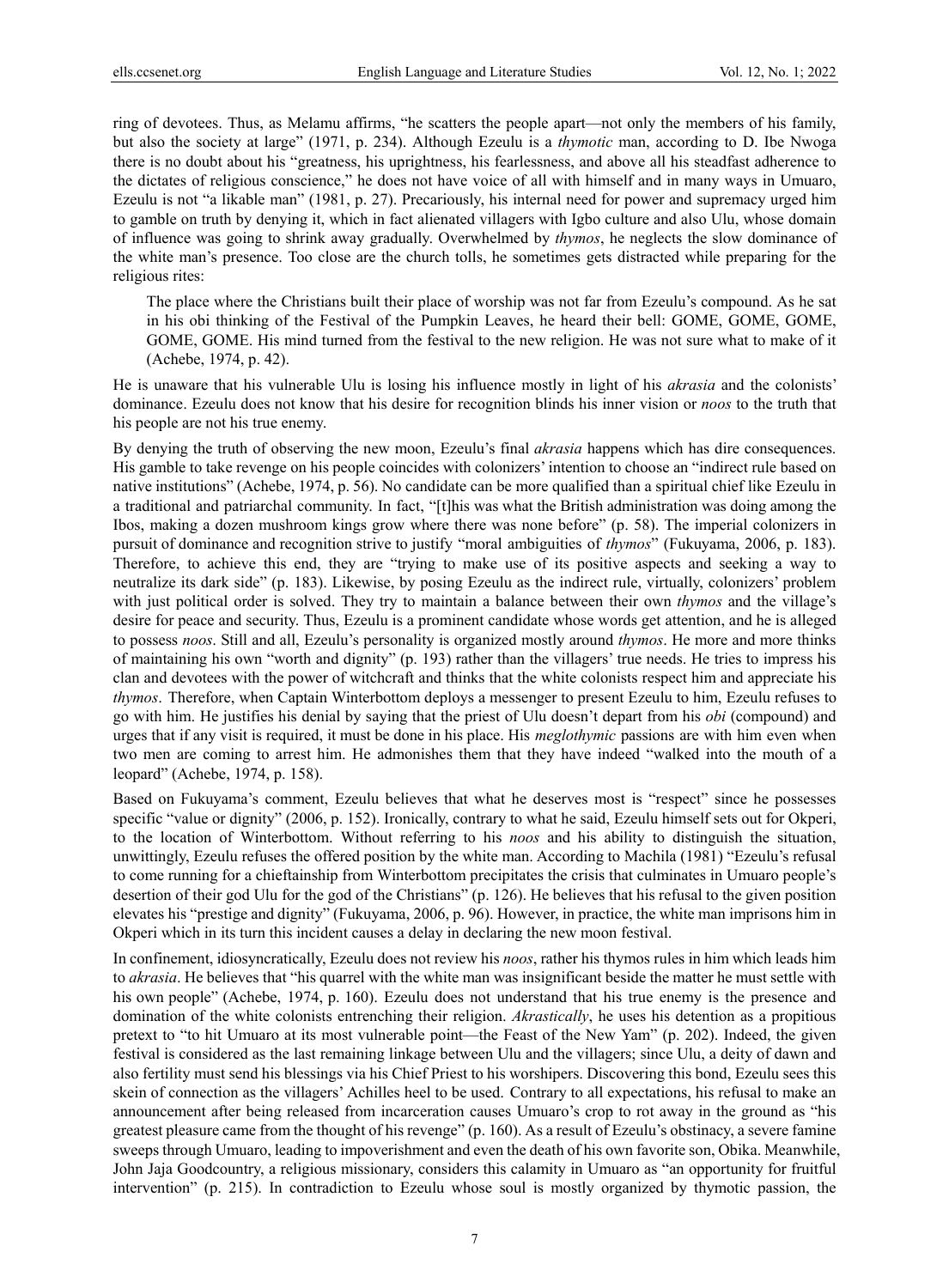colonist uses his *noos* and judgment to fix his position and popularity. "He had planned his church's harvest service for the second Sunday in November the proceeds from which would go into the fund for building a place of worship more worthy of God and of Umuaro. His plan was quite simple" (p. 215). Although, the colonist ethereally attempts to save Igbo people form "error" and "ruin," his fiscal intention belies his goodwill. He cites that:

Whoever made his thank-offering to God could harvest his crops without fear of Ulu … not just one yam … as many as they wish according to the benefits, they received this year from God. And not only yams, any crop whatsoever or livestock or money (p. 216).

Ambivalently, Ezeulu's revenge on his own people was a catalyzer for the colonizers to use the gap as an opportunity to strengthen his power and hegemony in Umuaro. For whatever has been harvested in the name of Ulu before the natives' conversion, supersedes very rapidly by "Christian harvest". An excerpt from the novel illustrates this fast change.

The Christian harvest which took place a few days after Obika's death saw more people than even Goodcountry could have dreamed […] many an Umuaro man had sent his son with a yam or two to offer to the new religion and to bring back the promised immunity (p. 230).

What Ezeulu wanted most was a desire for recognition or *thymos*, but strictly speaking, all things considered, he did not want such a catastrophic fate for his people. Thus, he loses his senses and goes mad. The akrastic person puts himself in a situation that his deeds receive no social support. Ezeulu's final akrasia brings up what Ngugi Wa Thiong'o calls "cultural bomb," meaning "to annihilate a people's belief in their names, in their languages, in their environment, in their heritage of struggle, in their unity, in their capacities and ultimately in themselves" (1994, p. 3). The desire for self-benefits leaves both Ezeulu and his indigenous rivals the victims of the colonial domination. Emmanuel Obiechina (1975) contends that as the "traditional authority" and judicial rights have been replaced by the "colonial authority," accordingly, "with the imposition of higher authority over Ulu, the minor gods see the situation as an opportunity to shake off an irksome hegemony" (p. 235). Peculiarly enough, in such as turmoil situation, Nwaka finds the opportunity to threaten Ezeulu's influence. Nonetheless, he is unaware that the colonial domination is putting an end to the hegemony of all the local gods, and their priests. Eventually, by looking into Ezeulu's bearings towards the white colonizers, in consonance with Edward Said's words, it can be deduced that "the influence of ideas, of institutions, and of other persons work not through domination but by … consent" (Said, 2003, p. 7). Ironically, Ezeulu, with a view to refiguring his dignity and "self-esteem" (Fukuyama, p. 17) and also elevating his religious status to the same position of Ulu, fundamentally resulted in prompting the indigenous' break with "headstrong and ambitious priest" (Achebe, 1974, p. 230). He and people of his ilk allowed the colonists to establish their position firmly, such a miscalculation and akratic action intensified the pace of abandoning the local deities whose existence would guarantee their chief priests' power and Igbo culture at large.

#### **3. Conclusion**

In this article, Chinua Achebe's *Arrow of God* has been analyzed in relation to three parts of soul. Consistent with Francis Fukuyama's study of *thymos*, it is shown that both Ezeulu and the colonizers are striving to experience recognition in their interactions with the others. More particularly, it has been revealed that Ezeulu's desire to preserve his dignity with the aim of fastening the slackened bond between Ulu, the symbol of Igbo culture, and his people took several false steps. Likewise, his willingness to take revenge on his people and to teach them a lesson for their disrespect compelled him to hinge on the white colonizers' influence and neglect the natives' *thymos*. As a result, what is more obvious, Ezeulu mostly relied on his *thymos* than his *noos*, which led him to *akrasia*. To put it differently, his ambivalent and sadistic personality with intractable hubris impelled him to miscalculate the current events*.* Even though he could simply overlook his obstinacy or conceits, he allowed his *noos* to be subjugated to his *thymos*. Consequently, Ezeulu's *akrasia* resulted in his desire to preserve his dignity and holiness via Ulu, and to teach a lesson to the villagers again with the excuse of Ulu's will. Not only did this bring about his marginalization, but it also facilitated the colonizers' domination and recognition.

#### **References**

- Allen, A. (1993). *The Fragments of Mimnermus: Text and Commentary* (pp. 59−64). Stuttgart: Franz Steiner Verlag Stuttgart.
- Aristotle. (330 BC). *The Politics* (trans. Thomas A. Sinclair and Trevor Saunders, 1981). Harmondsworth, Middlesex: Penguin.

Ashcroft, B., Gareth, G., & Helen, T. (2007). *Post-colonial Studies the Key Concepts* (2nd ed.). Abingdon: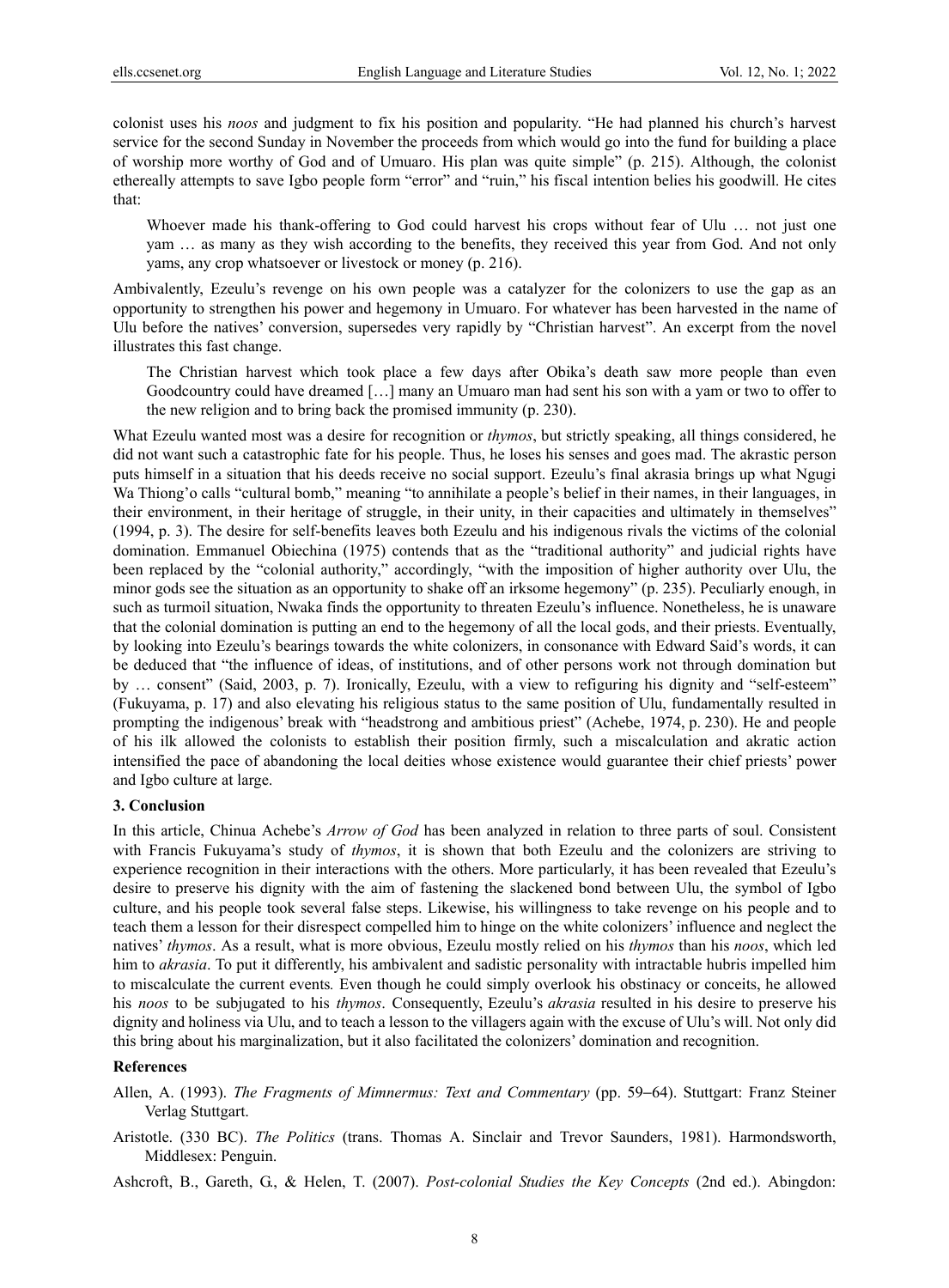Routledge.

Bhabha, H. K. (1994). *The Location of Culture*. London: Routledge.

Butcher, S. H. (ed.) (1907). *The Poetics of Aristotle*. Macmillan.

- Carroll, D., & Chinua, A. (1990). *Novelist, Poet, Critic*. London: Palgrave Macmillan. https://doi.org/10.1057/9780230375215
- Chambers, H. K. (2009). *Sociolinguistic Theory*. Oxford: Wiley-Blackwell.
- Chinua, A. (1974). *Arrow of God*. New York: Anchor Books.
- Darcus, S. M. (1977). *-phrōn Epithets of Thumos* (pp. 178−182). Glotta.
- Destrée, P. (2007). Aristotle on the Causes of Akrasia. In K. A. Algra, F. A. J. de Haas, J. Mansfeld & D. T. Runia (Eds.), *Philosophia Antiqua A Series of Studies on Ancient Philosophy* (pp. 139−165). Akrasia in Greek Philosophy, Brill. https://doi.org/10.1163/ej.9789004156708.i-308.39
- Ferrari, G. R. F. (1992). Platonic love. In K. Richard (Ed.), *The Cambridge Companion to Plato* (pp. 248−278). Cambridge University Press. https://doi.org/10.1017/CCOL0521430186.008
- Fukuyama, F. (2006). *The End of the History and the Last Man*. Simon Schuster.
- Gourinat, J.-B. (2007). *Akrasia and Enkrateia in Ancient Stoicism: minor vice and minor virtue* (pp. 215−247)? Akrasia in Greek philosophy. Brill. https://doi.org/10.1163/ej.9789004156708.i-308.55
- Henry, D. (2002). Aristotle on Pleasure and the Worst form of Akrasia. *Ethical Theory and Moral Practice*, *5*(3), 255−270. https://doi.org/10.1023/A:1019843626299
- Holton, R. (1999). Intention and weakness of will. *The Journal of Philosophy*, *96*(5), 241−262. https://doi.org/10.2307/2564667
- Hughes, G. J. (2013). *The Routledge Guidebook to Aristotle's Nicomachean Ethics*. Routledge. https://doi.org/10.4324/9780203082782
- Jowett, B. (1998). *The republic by Plato*. The Pennsylvania State University.
- Kalu, A. C. (1994). The Priest/Artist tradition in Achebe's Arrow of God. *Africa Today*, *41*(2), 51−62.
- Koziak, B. (1999). Homeric thumos: The early history of gender, emotion, and politics. *The Journal of Politics*, *61*(4), 1068−1091. https://doi.org/10.2307/2647554
- Le Bon, G. (2002). *The Crowd: A study of the Popular Mind*. Dover Publication.
- Lear, J. (2009). The Socratic method and psychoanalysis. In A.-R. Sara & R. Kamtekar (Eds.), *A companion to Socrates* (Vol. 126, pp. 442−445). https://doi.org/10.1111/b.9781405108638.2005.00030.x
- Lewis, M. W. (1974). Ezeulu and His God. *Black World*, *24*, 71−87.
- Machila, B. N. (1981). Ambiguity in Achebe's Arrow of God. *Kunapipi*, *3*(1), 14.
- Maslow, A. H. (1970). *Motivation and Personality*. New York: Harper & Row.
- McConnell, T. (1975). Is Aristotle's Account of Incontinence Inconsistent? *Canadian Journal of Philosophy*, *4*(4), 635−665. https://doi.org/10.1080/00455091.1975.10716082
- Melamu, M. J. (1971). The Quest for Power in Achebe's Arrow of God. *English Studies in Africa*, *14*(2), 225−240. https://doi.org/10.1080/00138397108690665
- Mordaunt, O. G., Carillo, J., & McGuire, M. (2021). Aspects of Gender and Socialization as Expressed Through Language. *International Journal of Arts, Humanities & Social Science*, *2*(7), 155−159.
- Nwoga, D. I. (1981). The Igbo World of Achebe's 'Arrow of God'. *Research in African Literatures*, *12*(1), 14−42.
- Obiechina, E. (1975). *Culture, Tradition and Society in the West African Novel*. Cambridge: Cambridge UP.
- Osakwe, C. (2010). Literacy and Social Status in Achebe's Arrow of God and Soyinka's Isara. *Journal of the African Literature Association*, *5*(1), 130−143. https://doi.org/10.1080/21674736.2010.11690150
- Pennycook, A. (1998). *English and the Discourses of Colonialism*. London: Psychology Press.
- Purviance, S. M. (2008). Thumos and the Daring Soul: Craving Honor and Justice. *Journal of Ancient Philosophy*, *2*(2), 1−16. https://doi.org/10.11606/issn.1981-9471.v2i2p1-16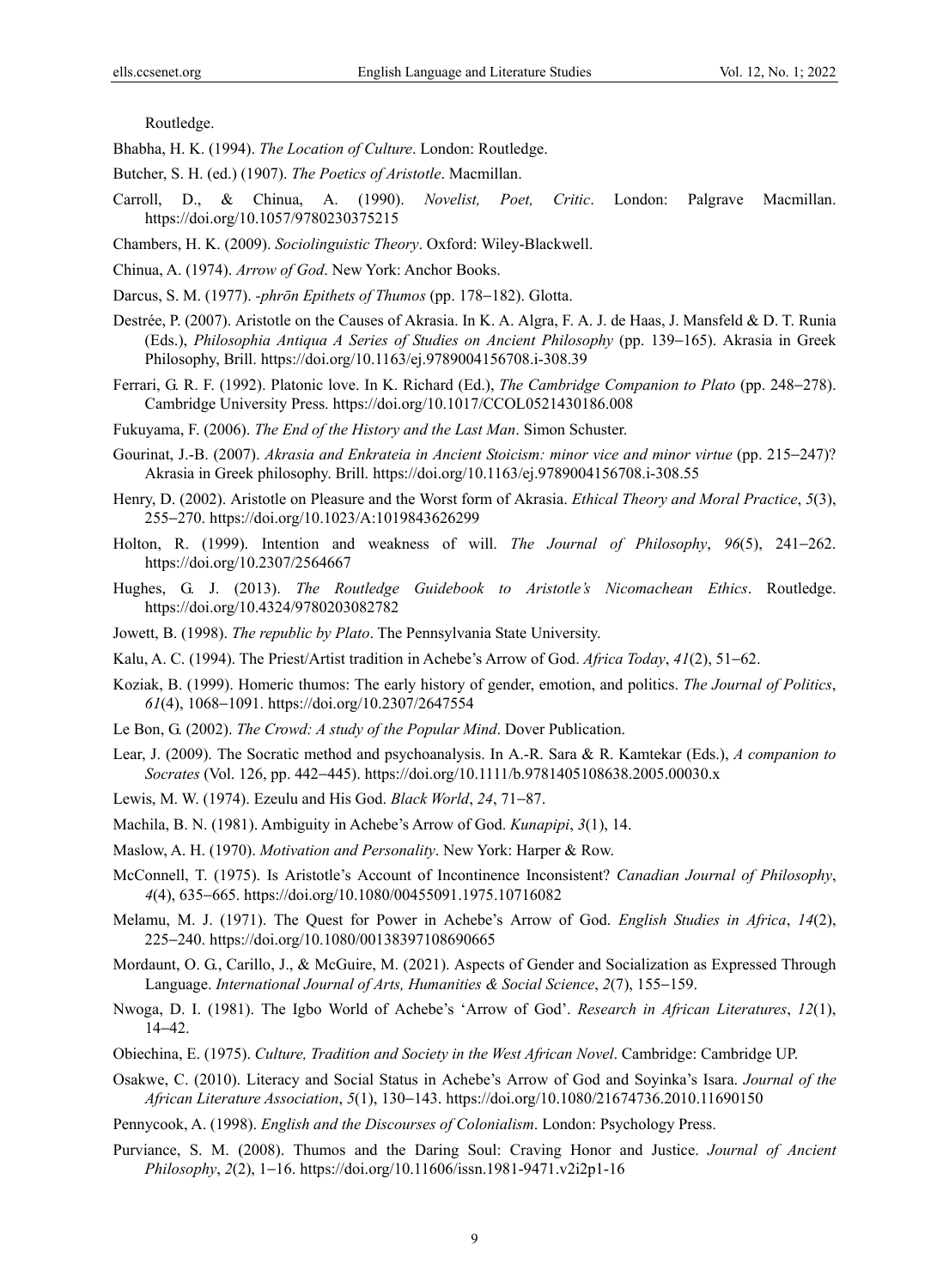Rorty, A. (1970). Plato and Aristotle on Belief, Habit, and 'Akrasia'. *American Philosophical Quarterlyly*, *7*(1), 50−61.

Said, E. W. (1994). *Culture and Imperialism*. New York: Vintage.

Said, E. W. (2003). *Orientalism: Western Conceptions of the Orient*. London: Penguin UK.

- Scafe, S. (2002). Wherever Something Stands, Something Else Will Stand Beside It: Ambivalence in Achebe's Things Fall Apart and Arrow of God. *Changing English*, *9*(2), 119−131. https://doi.org/10.1080/1358684022000006230
- Sullivan, S. D. (1988). Noos and vision: Five Passages in the Greek Lyric Poets. *Symbolae Osloenses*, *63*(1), 7−17. https://doi.org/10.1080/00397678808590811
- Sullivan, S. D., & Richard, D. S. (1990). An analysis of the Psychic Term νόος in Pindar and Bacchylides. *Glotta*, *68*(3/4), 179−202.
- Wa Thiong'o, N. (1994). *Decolonising the Mind: The Politics of Language in African Literature*. Zimbabwe Publishing House.

#### **Notes**

Note 1. The novel begins with a conflict between two neighborhood villages of Umuaro and Okperi over a plot of land. The conflict is triggered by a man known as Nwaka, who challenges Ezeulu and his god Ulu as well. Ezeulu, the chief priest of the god of Ulu, preaches against the war. Thereby, when the British colonial administrators steps in and distinguishes the flames of war, he gives verdicts against his people and in favor of the Okperi. Such an incident puts his reputations at risk and makes him the target of the critics in Umuaro. Being angry with disrespectful acts of his people, Ezeulu tries to take revenge of his people by postponing the harvesting date of yams. His plan does not move according to his calculations for starvation sweeps through Umuaro. Such famine results in the death of Ezeulu's favorite son and his own insanity. Eventually, this procedure and misjudgments accelerate the domination of the white man.

Note 2. A fictitious compound of six Igbo villages in eastern Nigeria: Umuachala, Umunneora, Umuaga, Umuezeani, Umuogwugwu and Umuisiuzo.

Note 3. On Gustave Le Bon's account, prestige is a kind of "great power" or "domination" that through "affirmation, repetition, and contagion" is given to conceptions and ideas (2002, p. 81).

Note 4. Also spelled thumos, in this article both spellings are used.

Note 5. *νόος* in Greek and is also spelled *nous*.

Note 6. Appetite (*epithumia*, ἐπιθυμητικόν).

Note 7. Socrates, in *the Republic*, puts forward that there is a connection between "anger and "self-esteem". He suggests that "the nobler a man is ... the more angry he will become when he has been dealt with unjustly" (Fukuyama, 2006, p. 165). More pointedly, Abraham Maslow classifies "esteem needs" into two categories: first, esteem for oneself including: "the desire for strength, for achievement, for adequacy, for mastery and competence, for confidence in the face of the world, and for independence and freedom"; and second, the desire to be respected and valued by other people or the society like the "the desire for reputation or prestige, … status, fame and glory, dominance, recognition, attention, importance, dignity, or appreciation" (1970, p. 45).

Note 8. The *Phaedrus* (ˈfiːdrəs) is a book written by Plato based on a dialogue between Socrates, and Phaedrus, a mid-5th century BC aristocrat.

Note 9. In *Ethics,* Aristotle refers to "virtue" or "excellence" *(arete*) as a tendency towards doing something well. Aristotle distinguishes two types of virtue, intellectual virtue that engages in reasoning like good planning, and moral or ethical virtue that pertains to *thymos* like courage and generosity (Hughes, 2013, p. 21).

Note 10. Traditional Igbo religion includes belief in a Creator god, an earth goddess and numerous other deities and spirit, as well as ancestors who protect those who are living. Many Igbo are now Christians but some practice a creolist version of Christianity intermingled with indigenous practices. Prior to the colonial invasion, members of villages shared a common market and a meeting place and tutelary deity. And ancestral cults that supported a tradition of descent from a common ancestor or group of ancestors.

Note 11. See also Archibald Allen's *The Fragments of Mimnermus: Text and Commentary* (1993).

Note 12. Much has been written about sociolinguistic theory, particularly with regard to language and gender.